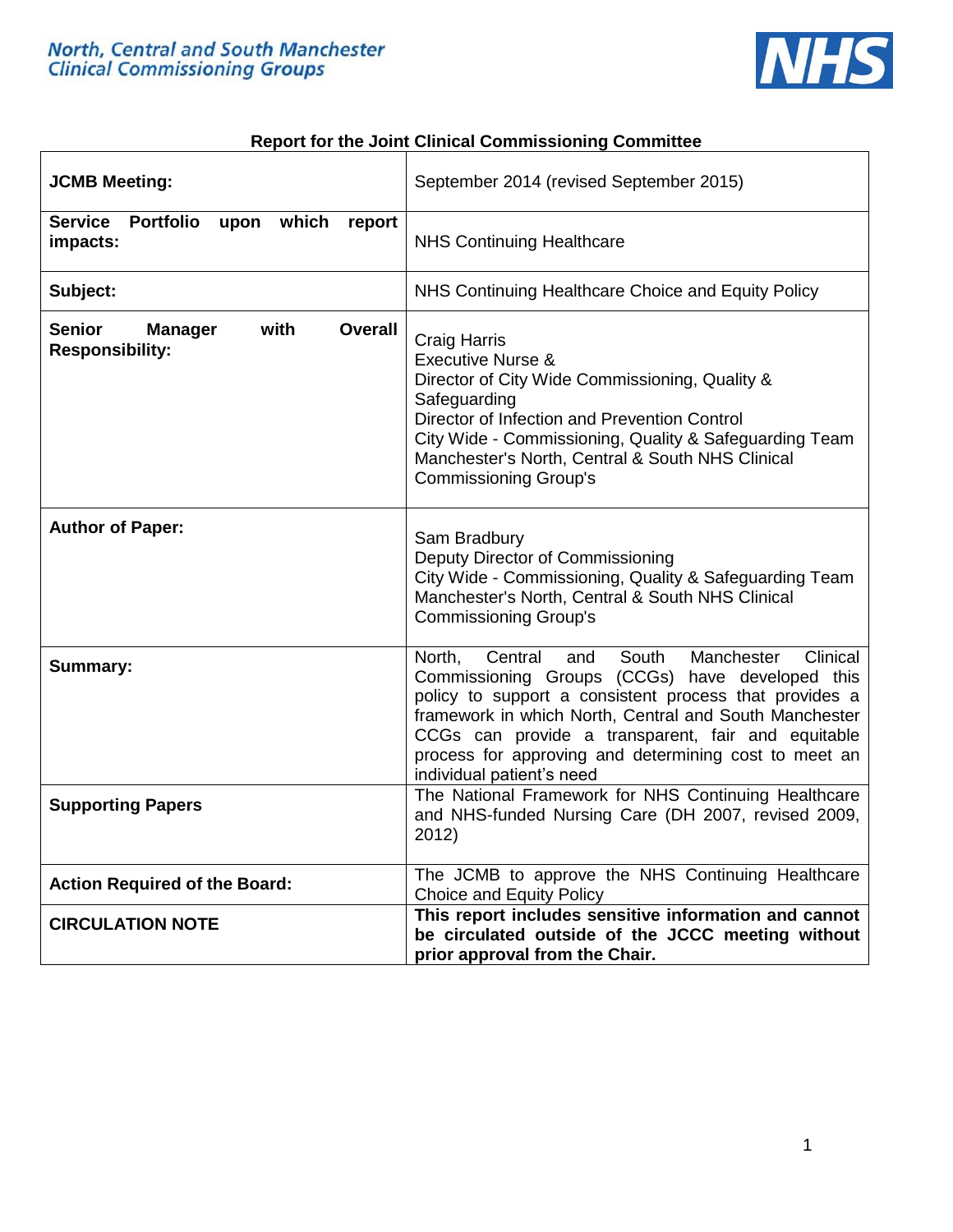## **Contents**

|                         |                                                                                                                   | Page         |
|-------------------------|-------------------------------------------------------------------------------------------------------------------|--------------|
| 1                       | Introduction                                                                                                      | 3            |
| $\overline{2}$          | The National Framework for NHS Continuing Healthcare and NHS-funded Nursing<br>Care (DH 2007, revised 2009, 2012) | $\mathbf{3}$ |
| $\mathbf{3}$            | Context                                                                                                           | $3 - 4$      |
| $\overline{\mathbf{4}}$ | The Provision of Services for People who are Eligible for NHS Continuing Healthcare                               | $4 - 5$      |
| 5                       | <b>Continuing Healthcare Funded Care Home Placements</b>                                                          | $5-6$        |
| 6                       | Continuing Healthcare Funded Packages of Care At Home                                                             | $5 - 7$      |
| $\overline{7}$          | <b>Personal Health Budgets</b>                                                                                    | $7 - 8$      |
| 8                       | <b>Exceptional Circumstances</b>                                                                                  | 8            |
| 9                       | Capacity                                                                                                          | 9            |
| 10                      | Agreement to fund                                                                                                 | 8            |
| 11                      | Review of NHS funded continuing healthcare eligibility and care provision                                         | $8 - 9$      |
| 12                      | <b>Right to Appeal</b>                                                                                            | 9            |
| 13                      | <b>Policy Review</b>                                                                                              | 9            |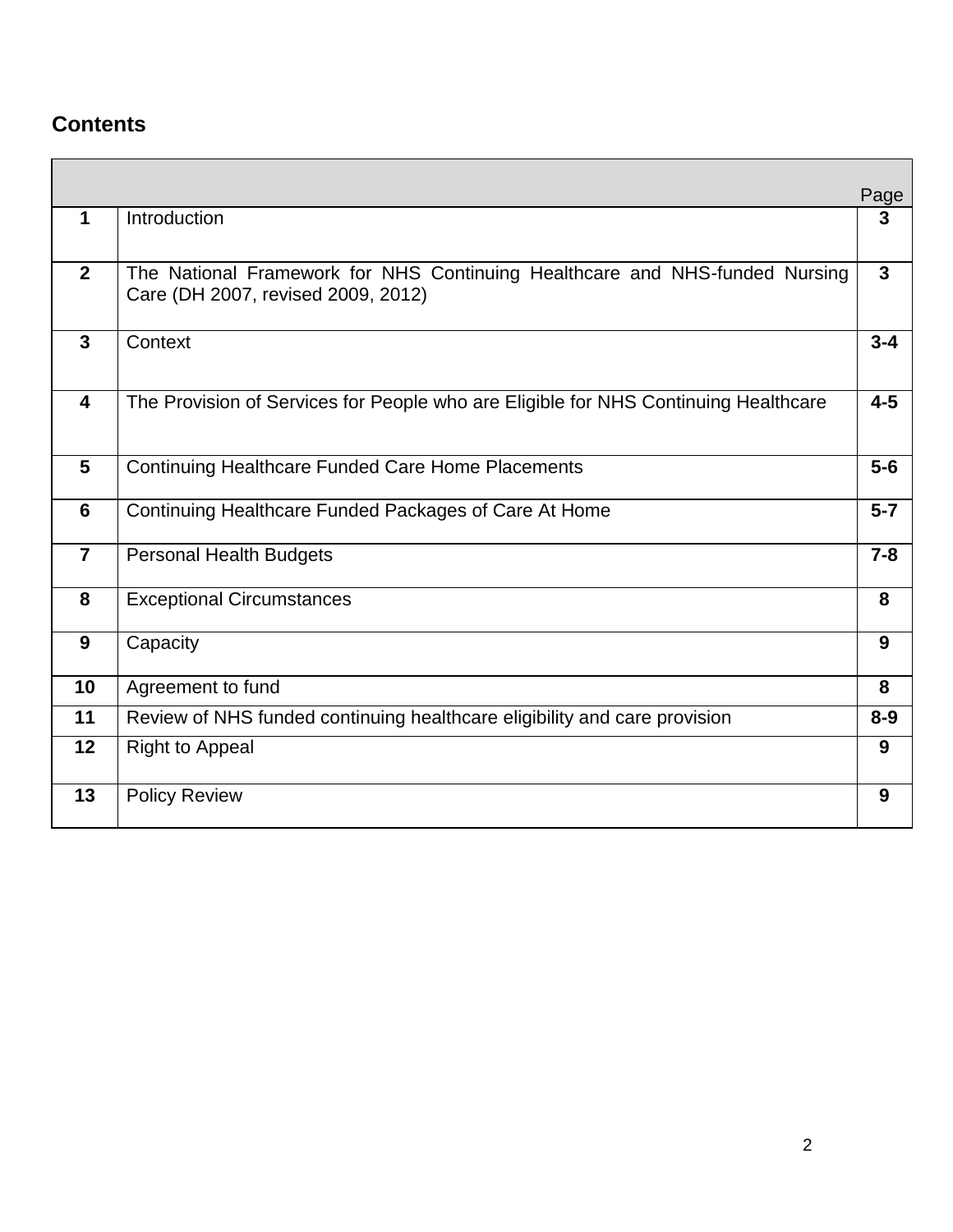# **NHS CONTINUING HEALTHCARE CHOICE AND EQUITY POLICY**

## **1. Introduction**

1.1 This policy describes the way in which North, Central and South Manchester CCGs will provide care for people who have been assessed as eligible for fully funded NHS Continuing Healthcare. The policy describes the way in which North, Central and South Manchester CCGs will commission and provide care in a manner which reflects the choice and preferences of individuals but balances the need for North, Central and South Manchester CCGs to commission care that is safe and effective and makes the best use of available resources.

1.2 In developing this policy, North, Central and South Manchester CCGs have had regard to the guidance set out in the National Framework for NHS Continuing Healthcare and NHS Funded Nursing Care (DH 2007, revised 2009, 2012).

1.3 The National Framework states that CCGs should take a strategic as well as an individual approach to fulfilling their NHS continuing healthcare commissioning responsibilities. The National Framework advises CCGs to consider commissioning NHS funded care from a wide range of providers, in order to secure high quality services that offer value for money. As part of their joint commissioning responsibility, CCGs and Local Authorities should also work in partnership, and share information (where reasonable) to enable them to commission the most appropriate packages of care for their population. The CCGs will follow this guidance when commissioning care packages for their populations.

### **2. The National Framework for NHS Continuing Healthcare and NHS-funded Nursing Care (DH 2007, revised 2009, 2012)**

2.1 The National Framework says:

"Where an individual is eligible for NHS continuing healthcare, the CCG is responsible for care planning, commissioning services and for case management. It is the responsibility of the CCG to plan strategically, specify outcomes and procure services, to manage demand and provider performance for all services that are required to meet the needs of all individuals who qualify for NHS continuing healthcare, and for the healthcare part of a joint care package. The services commissioned must include on-going case management for all those entitled to NHS continuing healthcare, as well as for the NHS elements of joint packages, including review and/or reassessment of the individual's needs."(paragraph 108).

''Where a person qualifies for NHS Continuing Healthcare, the package to be provided is that which the CCG assesses is appropriate for the individual's needs. Although the CCG is not bound by the views of the Local Authority (LA) on what services the individual needs, the LA assessment under Section 47 of the National Health Service and Community Care Act 1990, or its contribution to a joint assessment, will be important in identifying the individual's needs and, in some cases, the options available for meeting them'' (paragraph 167).

## **3. Context**

3.1 "NHS Continuing Healthcare" means a package of continuing care arranged and funded solely by the NHS where the individual has been found to have a 'primary health need' as set out in the National Framework. The actual services provided as part of that package should be seen in the wider context of best practice and service development for each client group.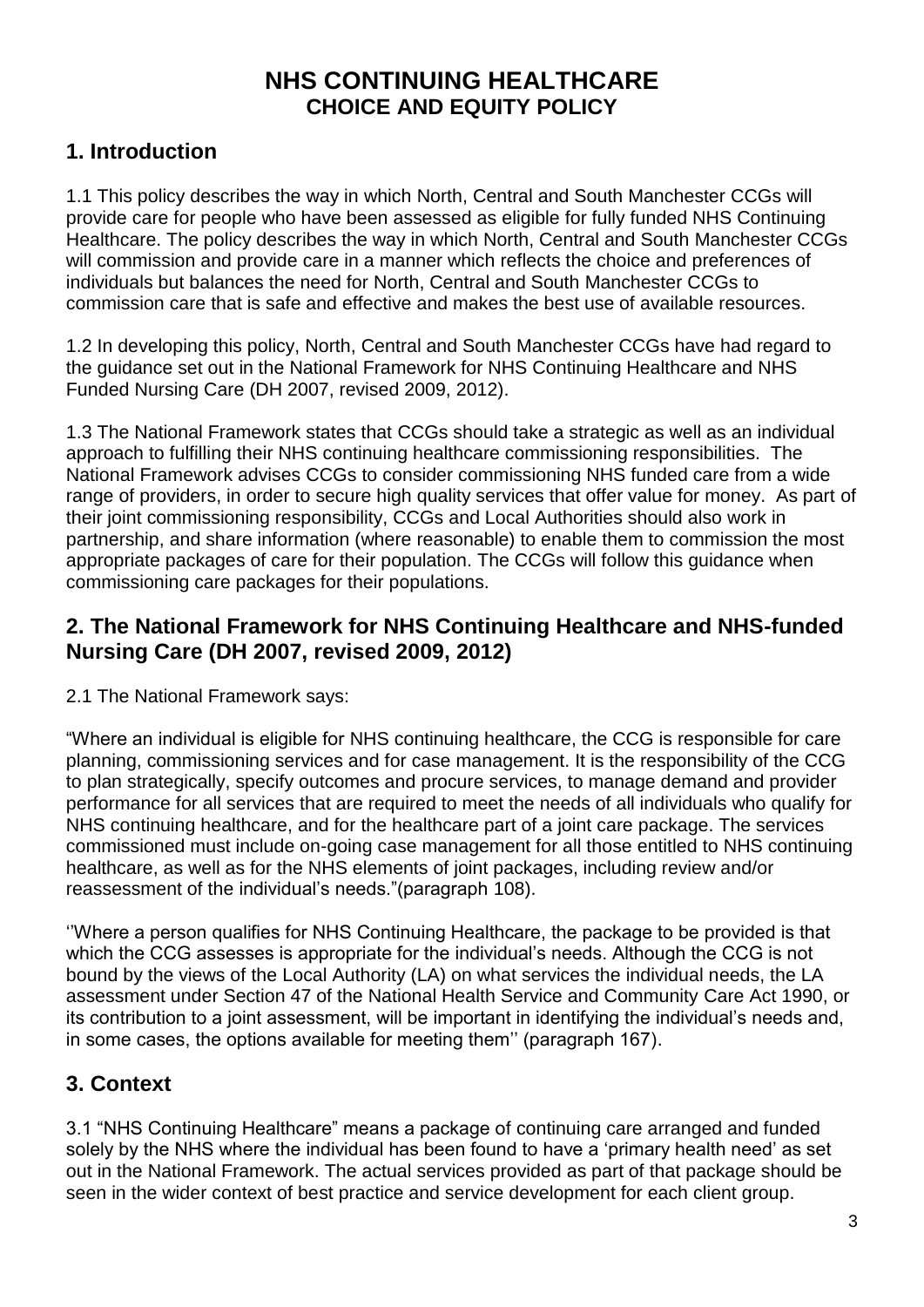Eligibility places no limits on the settings in which the package of support can be offered or on the type of service delivery.

### **4. The Provision of Services for People who are Eligible for NHS Continuing Healthcare**

4.1 NHS North, Central and South Manchester CCGs have developed this policy in light of the need to balance personal choice and safety with the need to effectively use finite resources. It is also necessary to have a policy which supports consistent and equitable decision making about the provision of care regardless of the person's age, condition or disability. These decisions need to provide transparency and fairness in the allocation of resources.

4.2 Application of this policy will ensure that decisions about care will:

- be person centred
- be robust, fair, consistent and transparent
- be based on the objective assessment of the individual's clinical need, safety and best interests
- have regard to the safety and appropriateness of care to the individual and staff involved in the delivery
- involve the individual and their family/representative;
- take into account the need for NHS North, Central and South Manchester CCGs to allocate its financial resources in the most cost effective way
- support choice to the greatest extent possible in view of the above factors

4.3 NHS North, Central and South Manchester CCGs have a duty to provide care to an individual with continuing healthcare needs in order to meet those assessed needs. An individual or their family/representative cannot make a financial contribution to the cost of NHS continuing healthcare identified by NHS North, Central and South Manchester CCGs as required to meet the individual's needs. However, an individual has the right to decline NHS services and make their own private arrangements.

4.4 Access to NHS services depends upon clinical need, not ability to pay. NHS North, Central and South Manchester CCGs will not charge a fee or require a co-payment from any NHS patient in relation to their **assessed needs**. The principle that NHS services remain free at the point of delivery has not changed and remains the statutory position under the NHS Act 2006. NHS North, Central and South Manchester CCGs are not currently able to allow individuals to top up payments into the package of care assessed as meeting the needs of the individual under NHS Continuing Healthcare, and covered by the fee negotiated with the service provider (e.g. the care home) as part of the contract.

4.5 However, where service providers offer additional or other services which go beyond the individual's needs as assessed under the NHS Continuing Healthcare Framework, the individual may choose to use their own personal funds to take advantage of these additional or other services.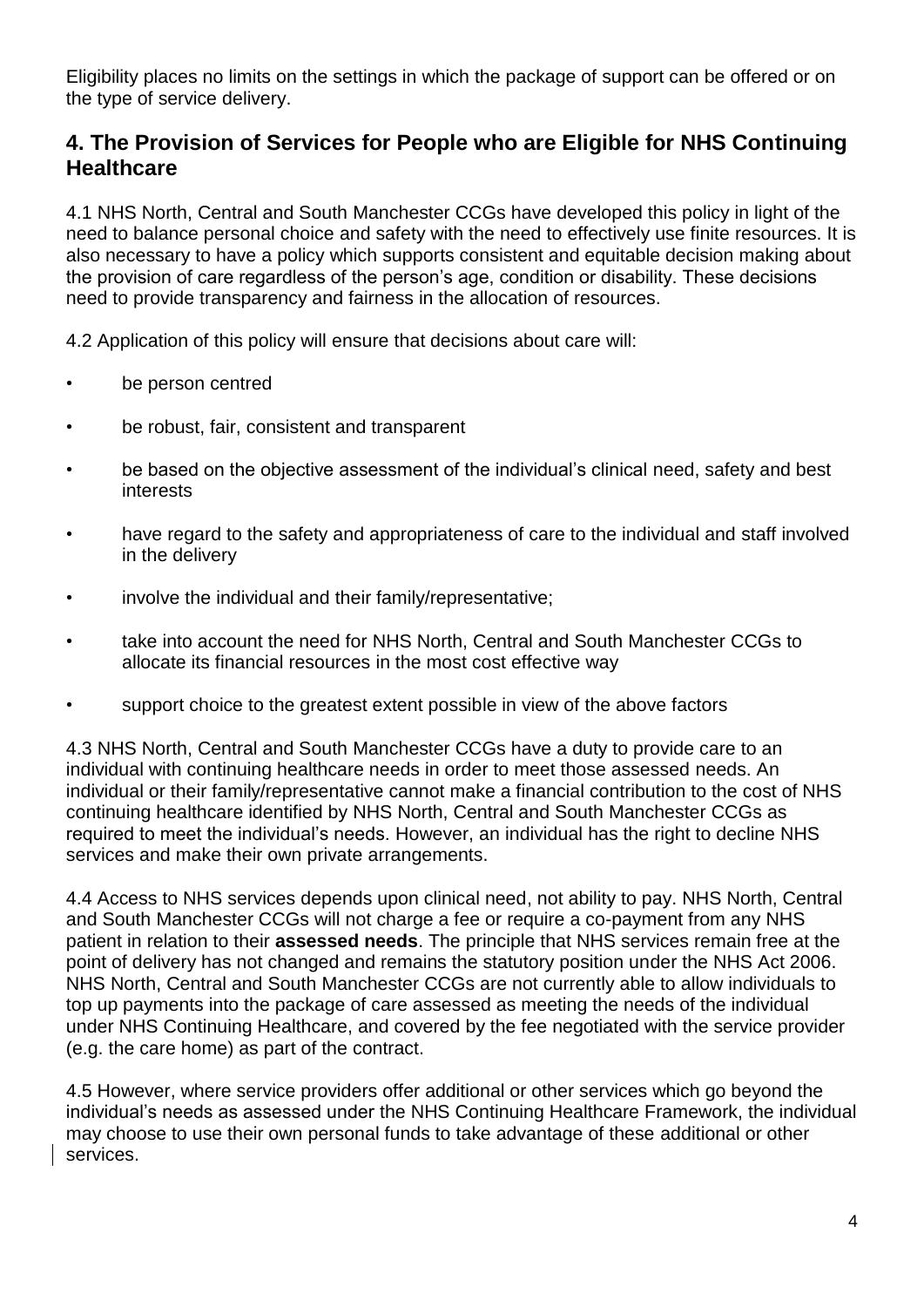4.6 Where an individual advises that they wish to purchase additional private care or services the CCG will discuss the matter with the individual to seek to identify the reasons for this. If the individual advises that they have concerns that the existing care package is not sufficient or not appropriate to meet their needs the CCG will offer to review the care package in order to identify whether a different package would more appropriate meet the individuals assessed needs.

4.7 The decision to purchase additional private care services will always be a voluntary one for the individual concerned. The CCG will not require the individual to purchase additional private care services as a condition of providing or continuing to provide NHS funded services to them.

4.8 Unless it is possible to separately identify and deliver the NHS funded elements of a service it will not usually be permissible for individuals to pay for higher cost services and/or accommodation.

4.9 In instances where more than one clinically effective care option is available (e.g. a nursing home placement and a domiciliary care package at home) the total cost of each care package will be identified and assessed for their overall cost effectiveness as part of the decision making process.

4.10 Any assessment of a care option will include the psychological and social care needs of the individual and the impact on the home and family life, as well as the individual's care needs.

4.11 The setting in which CHC is provided will be decided by the CCG. However, the decision will be made with due regard to the matters set out above.

### **5. Continuing Healthcare Funded Care Home Placements**

5.1 Where an individual has been assessed as requiring placement within a care home, NHS North, Central and South Manchester CCGs operates a preferred provider list and the expectation is that individuals requiring placement will have their needs met in one of these homes. NHS North, Central and South Manchester CCGs will endeavour to provide a reasonable choice of placements and discuss the placements with the individual and their family.

5.2The individual may wish to move into a home outside of the preferred provider list or their family/representative may wish to place the individual in a home outside of the preferred provider list. As long as the fee for the bed is comparable to the fee agreed with the preferred provider and NHS North, Central and South Manchester CCGs are satisfied that the home can meet the individual's assessed care needs NHS North, Central and South-Manchester CCGs will consider this option.

5.3Where an individual is in an out of area placement and becomes entitled to NHS continuing healthcare the CCG will take into account the market rates and the locality of the placement as well as the likely effect of any move upon the individual's physical and mental well-being.

5.4 If the fee is higher than the fee charged by a care home on the preferred provider list NHS North, Central and South Manchester CCGs would require clarification as to whether the higher fees included additional or other services which went beyond that identified within the NHS Continuing Healthcare package and, if so, NHS North, Central and South Manchester CCGs would consider funding the costs of care which related to the NHS Continuing Healthcare,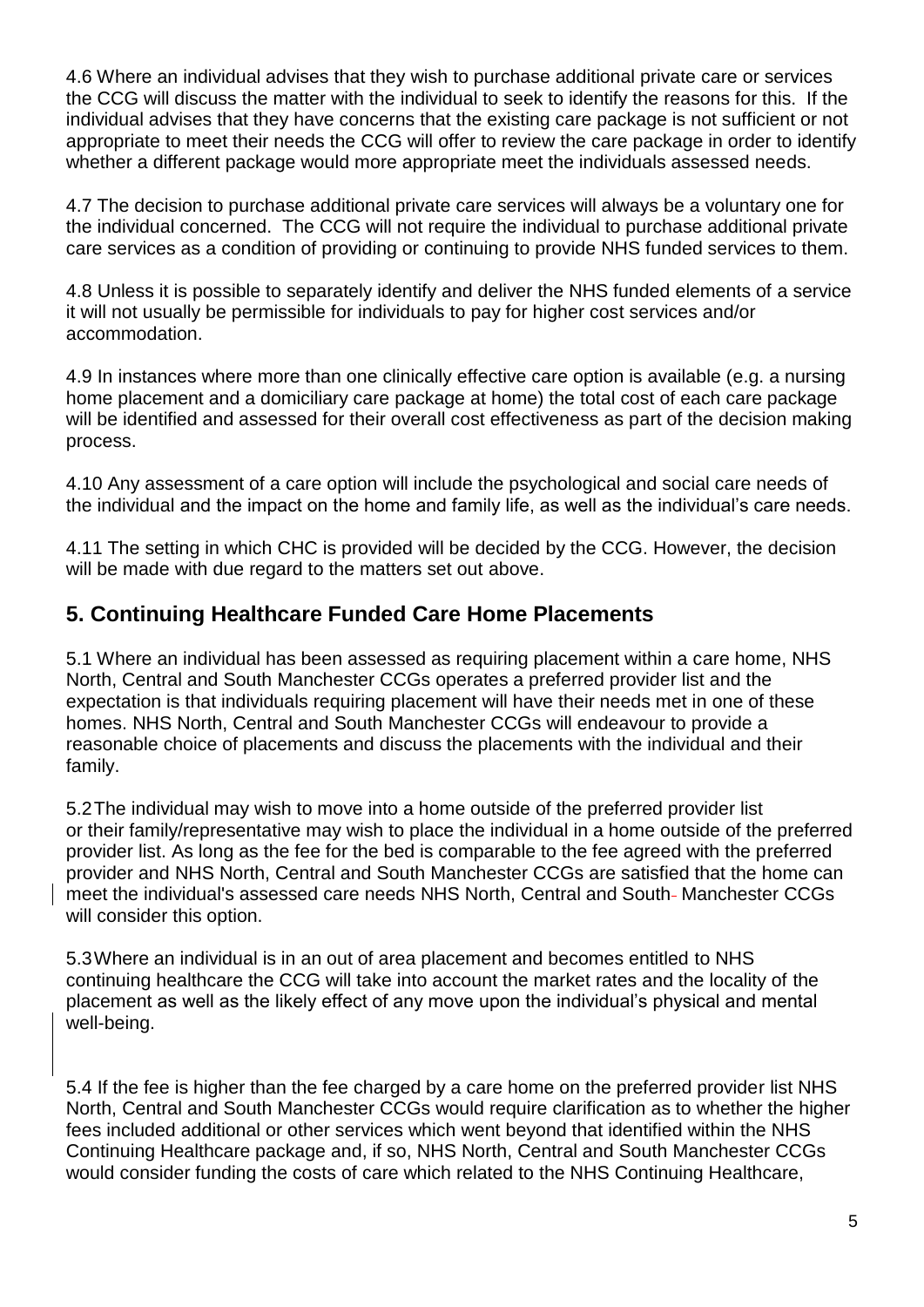allowing the individual to contract separately with the care home for the additional or other services.

5.5 If the provider refuses to provide appropriate clarification as to the basis upon which their fees are charged, NHS North, Central and South Manchester CCGs are unlikely to purchase the care at this home and the individual will be advised that they will need to consider choosing a home from the preferred provider list.

### **6. Continuing Healthcare Funded Packages of Care At Home**

6.1 NHS North, Central and South Manchester CCGs do not have the resources or facilities to provide a hospital at home service. However, the CCGs will consider all requests for home care in accordance with the principles set out in the National Framework.

6.2 NHS North, Central and South Manchester CCGs will take account of the following issues before agreeing to commission a care package at home:

- the matters set out in paragraph 4 above and, in addition
- whether care can be delivered safely and without undue risk to the individual. Safety will be determined by a written assessment of risk undertaken by an appropriately qualified professional in consultation with the individual and/or their family. The risk assessment will include the availability of equipment, the appropriateness of the physical environment, potential adaptations and the availability of appropriately trained care staff and/or other staff to deliver the care at the intensity and frequency required. Risks posed to carers or other members of the household (including children) will also be taken into account
- the acceptance by NHS North, Central and South Manchester CCGs and each person involved in the individual's care of any identified risks in providing care and the individual's acceptance of the risks and potential consequences of receiving care at home. Where an identified risk can be minimised through actions by the individual or their family and carers, those individuals agree (and confirm their agreement in writing) to comply with the steps required to minimise such identified risk
- the individual's GP agrees to provide primary care medical support and the local provider of community services to deliver the necessary support
- the suitability and availability of alternative care options
- the cost of providing the care at home in the context of cost effectiveness
- the willingness and ability of family, friends or informal carers to support elements of care where this is part of the care plan and the agreement of those persons to the care plan

6.3 Many individuals wish to be cared for in their own homes rather than in a care home, especially in the terminal stages of an illness. Where an individual or their family expresses such a desire, NHS North, Central and South Manchester CCGs will support this choice wherever possible taking into account the factors set out in paragraphs 4 and 6 of this policy.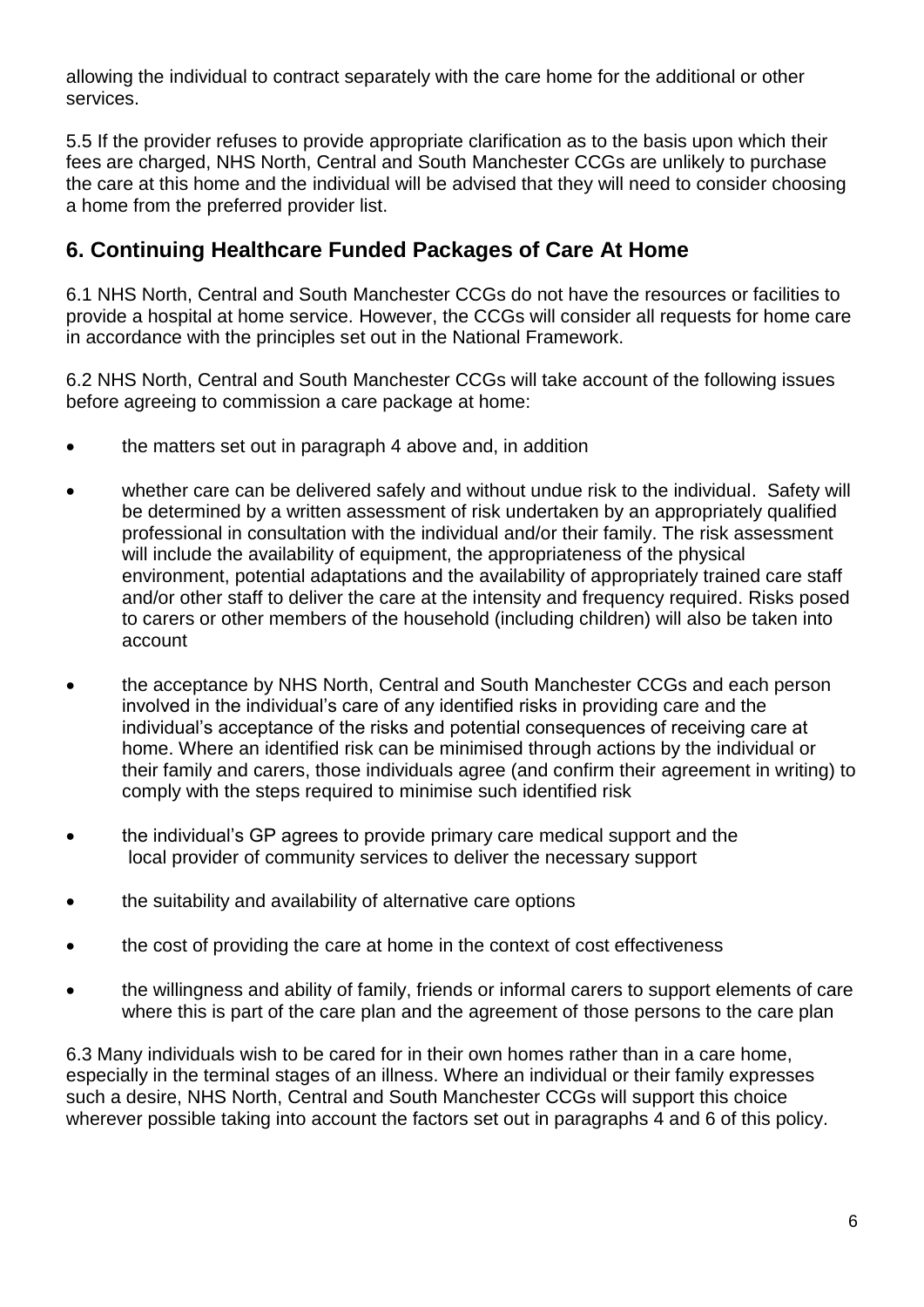6.4 When an individual is discharged into the community from hospital, NHS North, Central and South Manchester CCGs as Responsible Commissioner takes on the responsibility for the care where the person is eligible for NHS Continuing Healthcare.

6.5 As a very general guide, NHS North, Central and South Manchester CCGs will be prepared to support a clinically safe and sustainable package of care which keeps an individual in their own home provided the anticipated cost of providing the care is not more than 10% higher than the anticipated cost of a care package delivered in an alternative appropriate location such as a care home. However, the cost of the package will be balanced against all other relevant factors in the individual's case.

6.6 Each assessment will consider the appropriateness of a home based package of care, taking into account the range of factors in paragraphs 4 and 6 above.

6.7 The authorisation for the commissioning and funding of packages of care at home lies with NHS North, Central and South Manchester CCGs. There will be a process for the authorisation of eligibility and the authorisation of care packages and placements.

6.8 Once a package of care at home has been agreed by NHS North, Central and South Manchester CCGs the individual may be given a notional weekly personal health budget (PHB), which is the cost of the care package. Individuals and their families will be able to have some flexibility in the delivery of the care (for example, times) as long as the individual's assessed care needs are being met. If the weekly cost of the care increases, apart from a single period of up to two weeks to cover either an acute episode or for end of life care to prevent a hospital admission, the care package will be reviewed and other options (for example a nursing home placement) will be explored following consideration of the issues outlined in paragraph 6.2.

6.9 NHS rules allow NHS Commissioners to offer eligible individuals the opportunity to have their own PHB in certain situations. Eligible individuals and those supporting them, will know exactly how much funding is available for their care and they will be able to agree the best way to spend it to meet their assessed needs and to achieve agreed outcomes.

#### **7. How Personal Health Budgets work**

7.1 The budget set for an individual will depend on their clinical need and may be available for both care within an individual's home and where care is provided within a residential setting.

7.2 Where a PHB is being agreed with an eligible individual, a support plan will be put into place which will include:

- issues of importance to the individual
- changes to be achieved
- support to be provided to the individual and how this will be managed
- how the budget will be used
- how the individual will remain in control
- how the individual will make it all happen

#### **8. Exceptional Circumstances**

8.1The CHC team will seek to take account of the wishes expressed by persons and their families when making decisions as to the location(s) of care packages and residential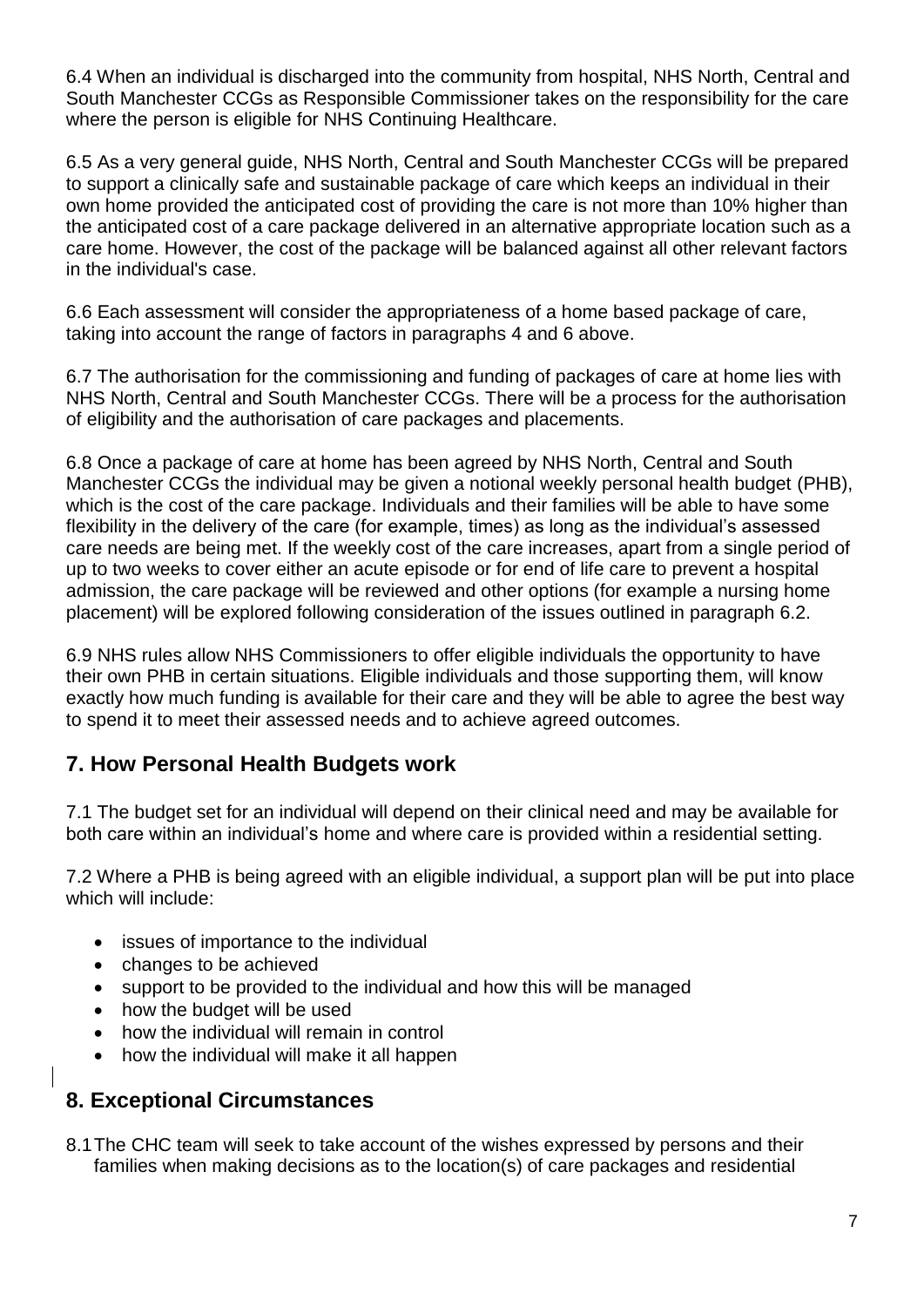placements to be offered to satisfy the obligations of the CCG to provide continuing healthcare.

- 8.2The CCGs accept that many persons with complex medical conditions wish to remain in their own homes and to continue to live with their families, with a package of support provided to the person in their own homes. Where a person or their family expresses such a desire it will be investigated to determine whether it is clinically feasible and cost effective to provide a sustainable package of continuing care for a person in their own home.
- 8.3The CCGs will consider paying a higher than usual cost for an individual's care where the need indicates a higher cost accommodation or services for an identified clinical reason, Consideration will be given as to whether it would be appropriate for the CCG to meet this additional cost.

## **9. Capacity**

9.1 If an individual does not have the mental capacity to make a decision about choice of care setting where they will receive care then NHS North, Central and South Manchester CCGs will commission the most clinically and cost effective, safe care available based on an assessment of the person's best interests, having regard to the factors set out in paragraphs 4.2 and 6.2 above.

9.2 Any decision in best interests will be made in consultation with any appointed advocate, Attorney under a Lasting Power of Attorney or a Court Appointed Deputy or the Court of Protection directly, family member or other person who should be consulted under the terms of the Mental Capacity Act 2005.

#### **10. Agreement to Fund**

10.1 The authorisation for the commissioning and funding of packages of care lies with the CCG's. There will be a process for the authorisation of eligibility and the authorisation of care packages and placements.

#### **11. Review of NHS funded continuing healthcare eligibility and care provision**

11.1 The National Framework states that all individuals should be reviewed no later than three months following the initial assessment and then annually as a minimum requirement to ensure that the package of care is still meeting the individual's needs.

11.2 On review, the individual's condition may have improved or stabilised to such an extent that they no longer meet the criteria for NHS funded Continuing Healthcare. Consequently, the patient may become the responsibility of the LA who will assess their needs against Fair Access to Care Criteria (FACC). This means the individual may be charged for their care. Transition to LA responsibility will be managed under the Review Procedure agreed by NHS North, Central and South Manchester CCGs and the LA.

11.3 Where the individual remains eligible for NHS Continuing Healthcare, the review may result in either an increase of decrease in care based on the assessed need of the individual at that time. Where care is provided at home the factors in paragraph 6.2 will again be considered and an alternative care option may be agreed if this is appropriate.